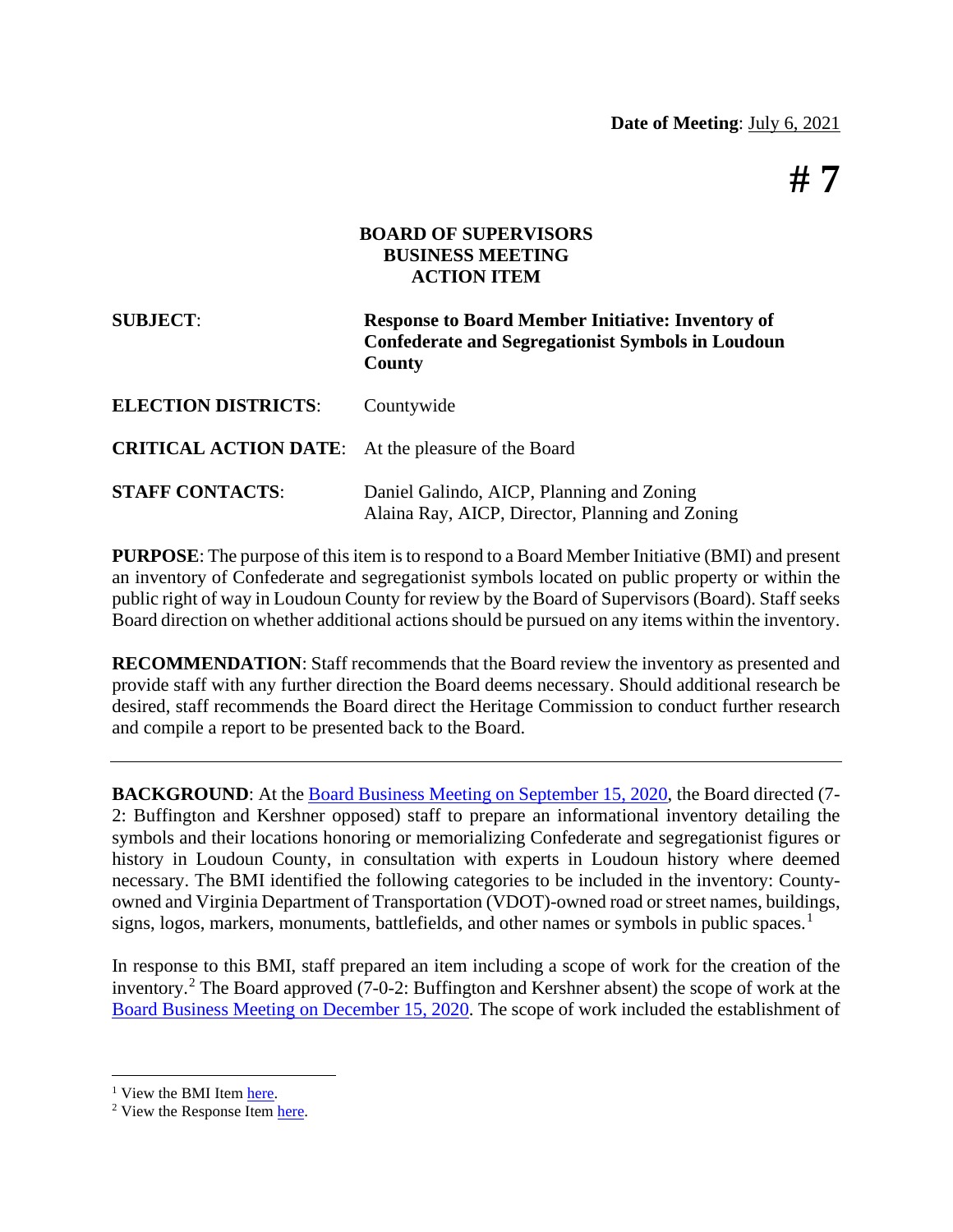parameters for the methods by which the inventory would be developed as well as the items to be inventoried as detailed below.

Development of Inventory – The list of items to be included on the inventory would be developed with assistance from the public via: (1) submissions through a map-based public submission tool on the Loudoun County website, and (2) assistance from subject matter experts. The assistance of the public and subject matter experts was an attempt to supplement staff's efforts and enable the creation of an expansive list of items in a short timeframe.

Items to be Inventoried – The original motion initiating the BMI noted that the inventory would include County-owned and VDOT-owned road or street names, buildings, signs, logos, markers, monuments, battlefields, and other names or symbols in public spaces honoring or memorializing Confederate and segregationist figures or history in Loudoun County. The adopted scope further limited the items eligible for the inventory to those that:

- The Board has authority to directly rename or has significant influence with the entity responsible for renaming the inventoried item. Practically, this limited the inventory to items located on public property or within the public right of way in Loudoun County and outside of the incorporated towns. No private businesses, private organizations, private roads, or religious organizations are included in the inventory.
- Are named for: (1) a Confederate leader, (2) the Confederate cause, or (3) individuals or movements that promoted and implemented racial segregation laws in Virginia during the eras of Jim Crow (1896-1965) and Massive Resistance to desegregation (1954-1959) in Virginia.

In addition, the scope noted that schools and school mascots would not be included in the inventory as Loudoun County Public Schools (LCPS) is currently conducting an independent review of these items through a contracted consultant. That effort is anticipated to conclude by December 2021.

Public Outreach and Staff Research – After creating and testing the map-based public submission tool, staff issued a [news release](https://www.loudoun.gov/CivicAlerts.aspx?AID=6476) and social media announcements at the beginning of April to inform the public about the inventory project and request submissions. Staff also directly contacted a number of subject matter experts to inform them of the effort to create the inventory and seek their assistance in its development. These subject matter experts included the: Heritage Commission, Black History Committee of the Friends of Thomas Balch Library, Loudoun Branch of the National Association for the Advancement of Colored People (NAACP), Loudoun Douglass School Alumni Association, and Loudoun County Preservation and Conservation Coalition.

Submissions through the publicly accessible tool on the Loudoun County website were originally scheduled to end on April 30 in order to provide staff sufficient time to prepare the inventory and accompanying item for a June Board Business Meeting. However, a few community organizations requested additional time to consider potential submissions, so the deadline for submissions was extended to May 17. This resulted in a one-month delay in providing a response to the Board.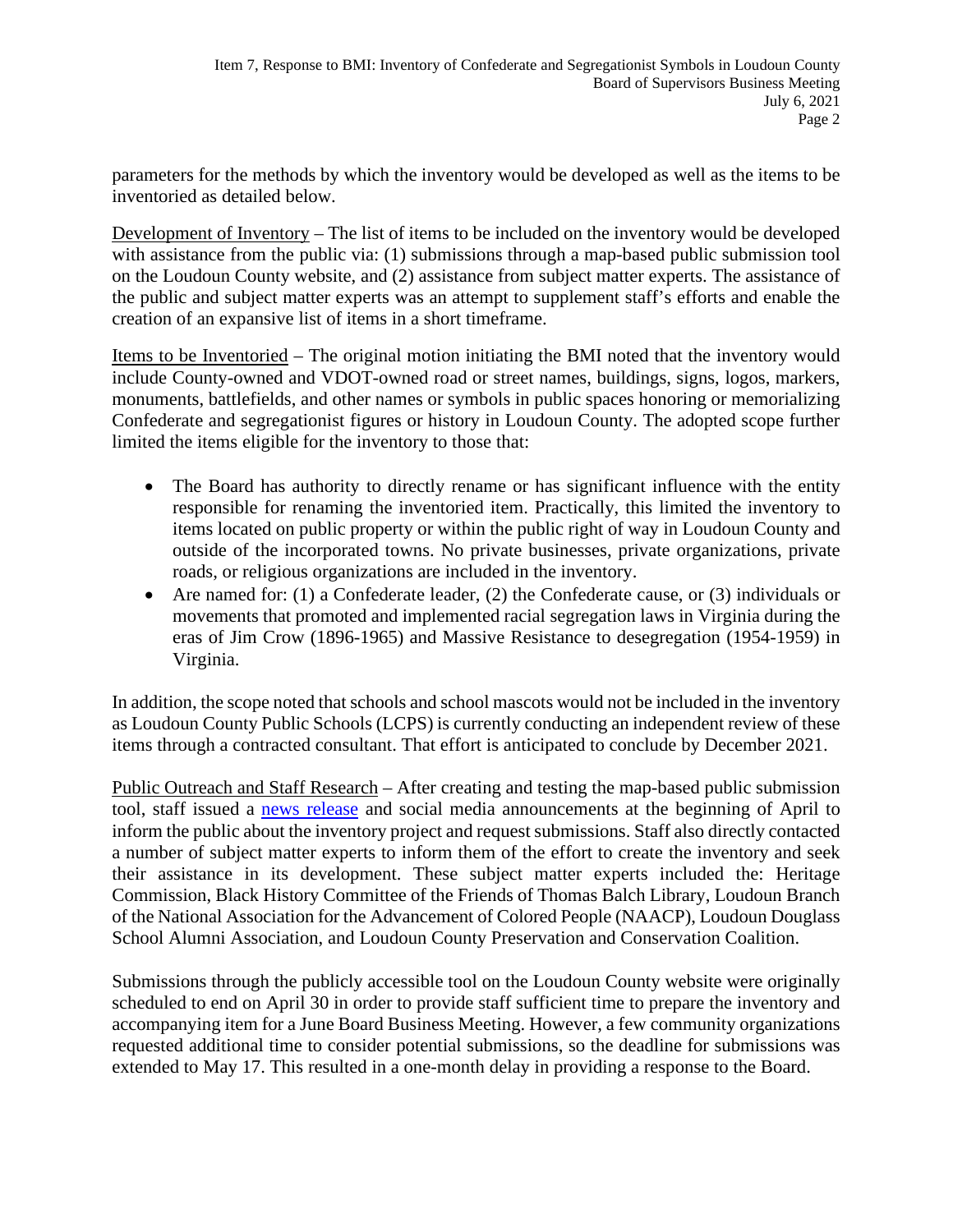Inventory – In addition to the information submitted by the public, staff reviewed a master list of road names used within Loudoun County maintained by the Office of Mapping and Geographic Information as well as the names of Loudoun County-owned parks and facilities against the names of prominent leaders in the Confederacy and the Segregationist movement/era. The results of staff's review were combined with the public submissions that met the approved parameters noted above (see Items to be Inventoried) to create the inventory presented in Table 1 for Board review. As noted in the approved scope of work, staff conducted only minimal research which solely attempted to determine which items could be confidently listed in the inventory below.

| Name of<br><b>Item</b>   | <b>Location</b>                                                    | <b>Entity that</b><br><b>Controls</b><br><b>Item/Name</b> | <b>Description</b>           | <b>Additional Notes</b>                                                                                                                                                                                                                                                         |
|--------------------------|--------------------------------------------------------------------|-----------------------------------------------------------|------------------------------|---------------------------------------------------------------------------------------------------------------------------------------------------------------------------------------------------------------------------------------------------------------------------------|
| Confederate<br>Court     | Catoctin<br>District /<br>Southeast of<br>Lucketts                 | Loudoun<br>County                                         | Future<br><b>Public Road</b> | Unbuilt road that appears<br>1.<br>on an approved<br>subdivision plat.                                                                                                                                                                                                          |
| Early<br>Avenue          | <b>Blue Ridge</b><br>District / Just<br>Northwest of<br>Round Hill | Loudoun<br>County                                         | <b>Public Road</b>           | Named for Confederate<br>$1_{-}$<br>General Jubal Early. <sup>*</sup>                                                                                                                                                                                                           |
| Fort<br>Johnston<br>Road | Catoctin<br>District / Just<br>Northwest of<br>Leesburg            | Loudoun<br>County                                         | <b>Public Road</b>           | 1. Named for Confederate<br>fort.<br>2. Private road of the same<br>name is located at eastern<br>end of the public road.                                                                                                                                                       |
| Hampton<br>Road          | <b>Blue Ridge</b><br>District / Just<br>Northwest of<br>Round Hill | Loudoun<br>County                                         | <b>Public Road</b>           | 1 <sub>1</sub><br>Named for Confederate<br>General Wade Hampton.*<br>2. Portion of road located<br>within Town of Round<br>Hill.                                                                                                                                                |
| Harry Byrd<br>Highway    | <b>All Districts</b><br>except<br><b>Dulles</b>                    | Commonwealth<br>Transportation<br><b>Board</b>            | <b>Public Road</b>           | 1. Named for Senator Harry<br>Byrd, a leader of the<br>Massive Resistance to<br>desegregation.<br>The Board directed staff<br>2.<br>to move forward with<br>initiating a process to<br>rename the highway at the<br>May 18, 2021 Board<br><b>Business Meeting.</b> <sup>3</sup> |

**Table 1: Inventory of Confederate and Segregationist Symbols in Loudoun County**

<span id="page-2-0"></span><sup>&</sup>lt;sup>3</sup> View the Proposed Process and Cost Estimate for Renaming Item [here.](https://loudoun.granicus.com/MetaViewer.php?view_id=77&clip_id=6675&meta_id=194489)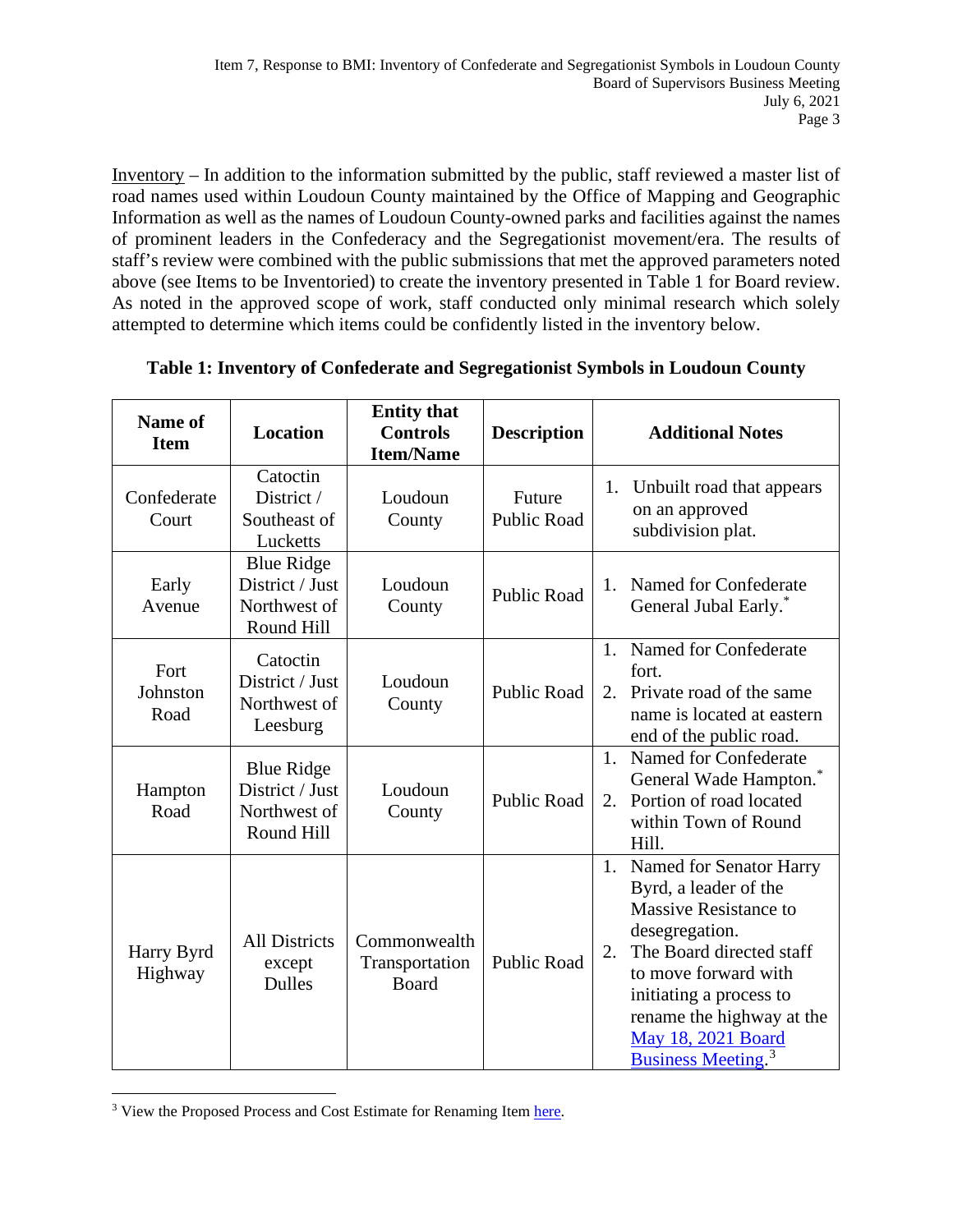| Name of<br><b>Item</b>                                                                                                                                                                                              | <b>Location</b>                                                    | <b>Entity that</b><br><b>Controls</b><br><b>Item/Name</b> | <b>Description</b>                    | <b>Additional Notes</b>                                                                                                                                                                                                                |  |  |
|---------------------------------------------------------------------------------------------------------------------------------------------------------------------------------------------------------------------|--------------------------------------------------------------------|-----------------------------------------------------------|---------------------------------------|----------------------------------------------------------------------------------------------------------------------------------------------------------------------------------------------------------------------------------------|--|--|
| Jackson<br>Avenue                                                                                                                                                                                                   | <b>Blue Ridge</b><br>District / Just<br>Northwest of<br>Round Hill | Loudoun<br>County                                         | <b>Public Road</b>                    | Named for Confederate<br>1.<br><b>General Thomas</b><br>"Stonewall" Jackson."                                                                                                                                                          |  |  |
| <b>Jeb Stuart</b><br>Road                                                                                                                                                                                           | <b>Blue Ridge</b><br>District /<br>Philomont<br>area               | Loudoun<br>County                                         | <b>Public Road</b>                    | Named for Confederate<br>1.<br><b>General James Ewell</b><br>Brown "J.E.B." Stuart."                                                                                                                                                   |  |  |
| John Mosby<br>Highway                                                                                                                                                                                               | <b>Blue Ridge</b><br>and Dulles<br>Districts                       | Commonwealth<br>Transportation<br>Board                   | <b>Public Road</b>                    | Named for Confederate<br>1.<br>Colonel John S. Mosby.<br>The Board directed staff<br>2.<br>to move forward with<br>initiating a process to<br>rename the highway at the<br>May 18, 2021 Board<br><b>Business Meeting.</b> <sup>4</sup> |  |  |
| Lee Drive                                                                                                                                                                                                           | <b>Blue Ridge</b><br>District / Just<br>Northwest of<br>Round Hill | Loudoun<br>County                                         | <b>Public Road</b>                    | Named for Confederate<br>1.<br>General Robert E. Lee. <sup>*</sup>                                                                                                                                                                     |  |  |
| Longstreet<br>Avenue                                                                                                                                                                                                | <b>Blue Ridge</b><br>District / Just<br>Northwest of<br>Round Hill | Loudoun<br>County                                         | <b>Public Road</b>                    | Named for Confederate<br>1.<br><b>General James</b><br>Longstreet.*<br>Portion of road located<br>2.<br>within Town of Round<br>Hill.                                                                                                  |  |  |
| Mosby<br>Heritage<br>Area signage                                                                                                                                                                                   | Countywide                                                         | Virginia<br>Department of<br>Transportation               | Signage<br>(along<br>public<br>roads) | N/A                                                                                                                                                                                                                                    |  |  |
| <b>Pickett Road</b>                                                                                                                                                                                                 | <b>Blue Ridge</b><br>District / Just<br>Northwest of<br>Round Hill | Loudoun<br>County                                         | <b>Public Road</b>                    | Named for Confederate<br>1.<br>General George Pickett. <sup>*</sup>                                                                                                                                                                    |  |  |
| Early Avenue, Hampton Road, Jackson Avenue, Lee Drive, Longstreet Avenue, and Pickett Road are all roads<br>within the Hillwood Estates subdivision. Round Hill Mayor Scott Ramsey informed staff that it is common |                                                                    |                                                           |                                       |                                                                                                                                                                                                                                        |  |  |

knowledge within the community that these roads are named after Confederate generals.

<span id="page-3-0"></span><sup>&</sup>lt;sup>4</sup> View the Proposed Process and Cost Estimate for Renaming Item [here.](https://loudoun.granicus.com/MetaViewer.php?view_id=77&clip_id=6675&meta_id=194489)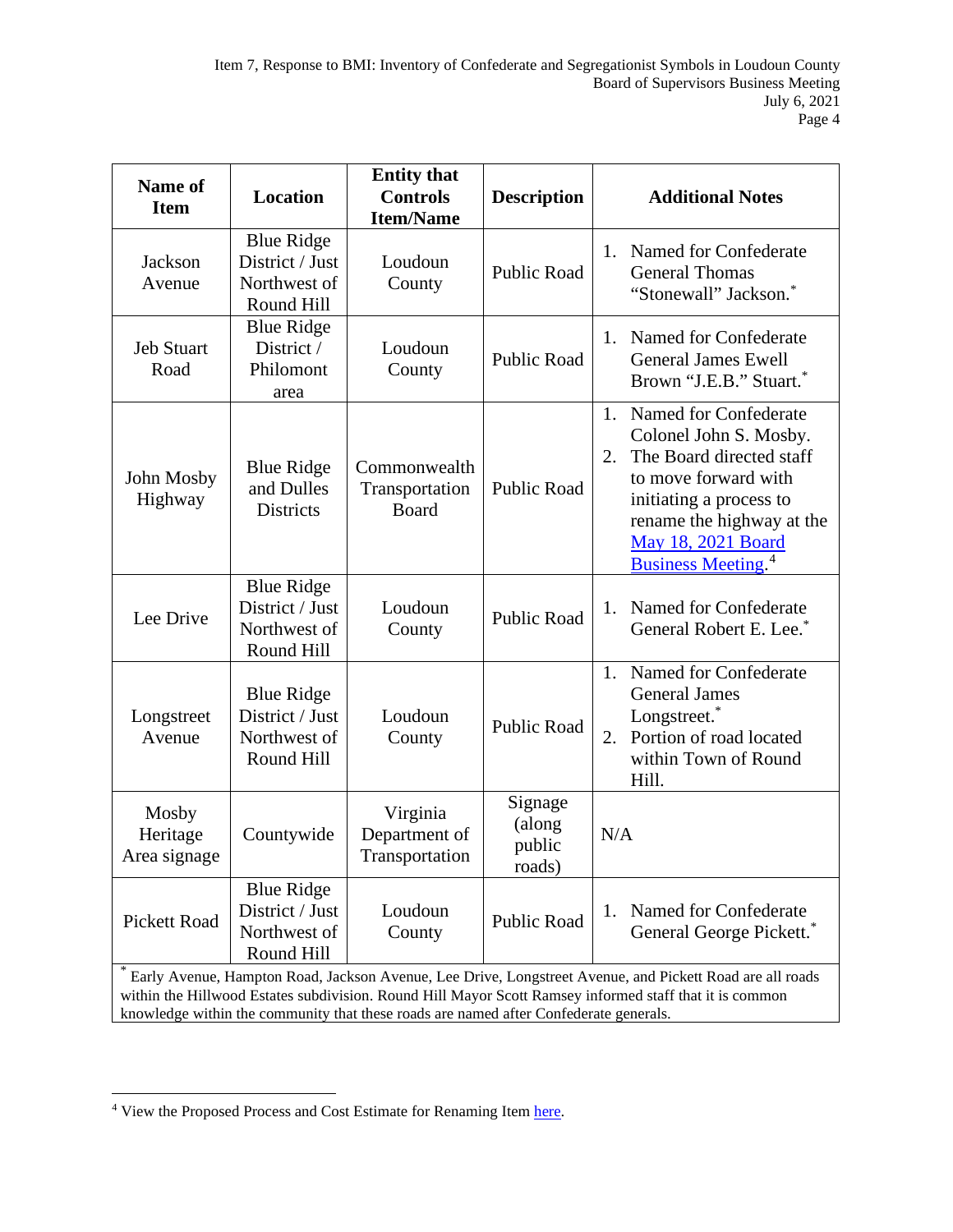## **ISSUES**:

Names of Unknown Origin – As noted above, staff has not conducted significant research on all possible items that could be included in the inventory, so it is possible that other items may be appropriate to add. For example, Sterling Park contains streets named East Lee Road, South Lee Road, and Lee Court. These streets are located in an area with other streets seemingly named after presidents and statesmen, so it is possible that the roads were named for Robert E. Lee. However, staff was unable to determine the origin of these "Lee" road names through existing staff knowledge or the limited research conducted. If the Board desires additional research to be conducted after reviewing the inventory, staff recommends the Board direct the Heritage Commission to conduct further research and compile a report regarding Confederate and segregationist symbols in Loudoun County.

Kephart Bridge Landing – As directed by the Board, staff limited the contents of the inventory to Confederate and Segregationist figures and symbols. However, staff's research of the names of Loudoun County-owned parks and facilities resulted in one name that staff believes should be highlighted for the Board even though it is outside the scope of the inventory. Kephart Bridge Landing is a canoe and kayak launch facility located within Elizabeth Mills Riverfront Park. The landing is accessed from Riverpoint Drive in the Lansdowne community.

Kephart Bridge Landing is named for George Kephart (1795-1870) who was an agent for Armfield and Franklin (later Price, Birch & Co) in Alexandria, Virginia from 1836 to at least 1858. It was the largest slave trading enterprise in the nation, and Kephart became wealthy in the interstate slave trade not only as an agent of the company but also as the owner of the Duke Street slave pens and a slave ship, the *Isaac Franklin*, which transported hundreds of enslaved people at a time from Alexandria to the port of New Orleans. Kephart owned both Coton and Belmont Plantations for a period of time, owning land along the Potomac River and the Leesburg to Alexandria Turnpike, crucial to his business of transporting the enslaved from port to port. He lived at Belmont from 18[5](#page-4-0)1 to his death in 1869, and he is buried at Union Cemetery in Leesburg.<sup>5</sup>

**FISCAL IMPACT**: Fiscal impacts resulting from any additional Board direction would need to be evaluated and presented to the Board in a subsequent report.

**ALTERNATIVES**: The following alternatives have been identified for the Board's consideration:

1. The Board may direct the Heritage Commission to: 1) conduct further research on any items already submitted by the public, names of public roads within Loudoun County, and Loudoun County facility and building names that have not been included in the inventory of Confederate and segregationist symbols to determine whether additional items should be added to the inventory, and 2) compile a report of any results to be presented back to the Board; and/or

<span id="page-4-0"></span><sup>&</sup>lt;sup>5</sup> Information from ["The Ghosts of Belmont: from Margaret Mercer to George Kephart"](https://lincolnquakers.com/2020/08/03/the-ghosts-of-belmont-from-margaret-mercer-to-george-kephart/) by Lee Lawrence, August 23, 2020.